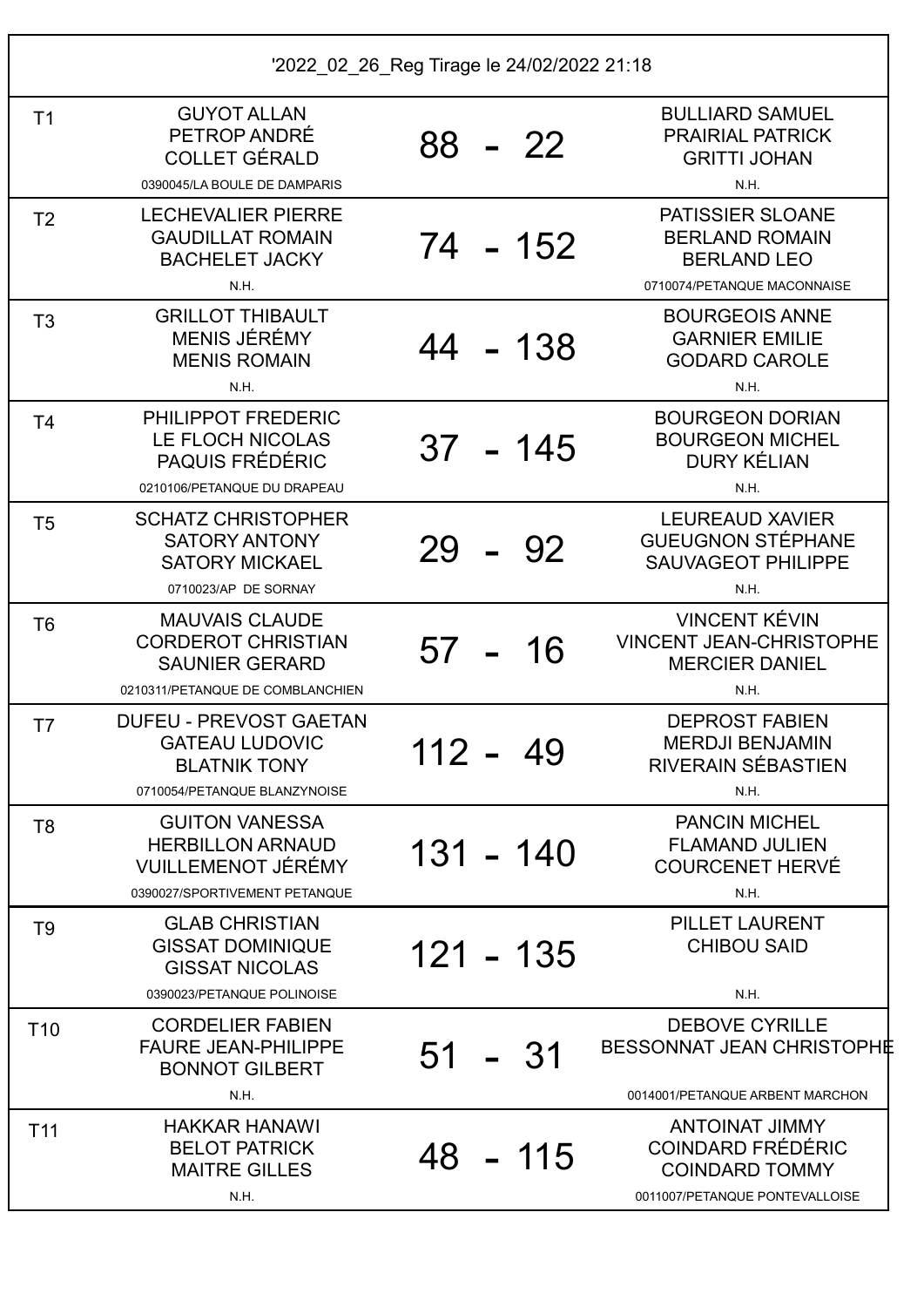| T <sub>12</sub> | PALELLA CYRIL<br><b>GAGNE CYRIL</b><br><b>VALLOT SÉBASTIEN</b><br>0710102/ESPERANCE ST MARCEL              | $13 -$   | -69      | POULAT MARIE-LÉA<br><b>BRUN CHRISTELLE</b><br><b>LAMUR MAXIME</b><br>N.H.                                            |
|-----------------|------------------------------------------------------------------------------------------------------------|----------|----------|----------------------------------------------------------------------------------------------------------------------|
| T <sub>13</sub> | <b>VARAUT FABRICE</b><br><b>ROSSI COTELLA DYLAN</b><br><b>BILLY GRÉGORY</b><br>N.H.                        | 47 - 45  |          | <b>FORNET SEBASTIEN</b><br><b>DA SILVA LUIS</b><br><b>VAUCHEY DIDIER</b><br>0390044/AMICALE PETANQUE CHAMPVANS       |
| T <sub>14</sub> | <b>THIRIET BENOIT</b><br><b>PIQUARD NICOLAS</b><br><b>SIMONIN MICKAEL</b><br>0880270/PETANQUE RAMBUVETAISE |          | 50 - 124 | <b>BRASSEUR ANTONIN</b><br><b>ROUSSOT VIVIEN</b><br>PARIS SÉBASTIEN<br>N.H.                                          |
| T <sub>15</sub> | <b>COQUIBUS CEDRIC</b><br><b>KOHLER ALLAN</b><br>N.H.                                                      | 127 - 76 |          | <b>DELIOT ERIC</b><br><b>LOISON JEAN-MARC</b><br><b>PETIOT DANIEL</b><br>0390044/AMICALE PETANQUE CHAMPVANS          |
| T <sub>16</sub> | <b>LIBOZ MICHEL</b><br><b>OLIVIER SERGE</b><br><b>DEHON JEAN PHILIPPE</b><br>0390028/NEY PETANQUE          | 149      | 3        | <b>PANDEL MANUEL</b><br><b>GRIMAUT ALEXANDRE</b><br><b>BONDIVENA GEOFFREY</b><br>N.H.                                |
| T <sub>17</sub> | <b>GARNIER AURÉLIEN</b><br><b>ESPINOSA FRANCK</b><br>ALMEIDA JEAN-PHILIPPE<br>N.H.                         | 14       | 83       | <b>BESSONNAT YANNICK</b><br><b>BESSONNAT CHRISTOPHE</b><br><b>BOISSARD CHRISTOPHE</b><br>0710084/PETANQUE VARENNOISE |
| T <sub>18</sub> | <b>PARIS DAVID</b><br>PONSARD BENJAMIN<br><b>VALLERY MICHEL</b><br>0390045/LA BOULE DE DAMPARIS            | 65       | 86       | <b>GALMICHE NICOLAS</b><br><b>MONNET AYMERIC</b><br><b>MOINET JEAN-RICHARD</b><br>N.H.                               |
| T <sub>19</sub> | <b>MUZEAU FLORIAN</b><br><b>CHEVALLIER JONATHAN</b><br><b>LAFARGUE CHRISTOPHE</b><br>N.H.                  | 8        | -81      | <b>PERNIN SONY</b><br><b>RONDEAU OLIVIER</b><br><b>VENTARD KYLIANN</b><br>0210315/LA BOULE SAVOUGEOISE               |
| T <sub>20</sub> | <b>CALMEL SÉBASTIEN</b><br><b>LEROUX STEPHANE</b><br>PEREIRA DO ADRO MICKAEL<br>N.H.                       | 142 - 78 |          | <b>SAUNIER RICHARD</b><br><b>POLSINELLI ERIC</b><br><b>PALAIS FLORENT</b><br>0710030/CLUNY PETANQUE                  |
| T <sub>21</sub> | <b>POIFOL LAURENT</b><br>PETEUIL SÉBASTIEN<br><b>MOLARD JEREMIE</b><br>0210309/LA BOULE SANTENOISE         | 36       |          | <b>FRACHEBOIS JANICK</b><br>ROUVELIN LUDOVIC<br><b>FRICHETEAU JULIEN</b><br>N.H.                                     |
| T <sub>22</sub> | <b>DEGRANDIS HERVÉ</b><br><b>JARROT GILLES</b><br><b>DANIEL JACK</b><br>N.H.                               | 91       | $-107$   | <b>JOUVENCEAU CEDRIC</b><br><b>SOURO DIMITRI</b><br>0710011/AP LESSARD LABERGEMENT                                   |
|                 |                                                                                                            |          |          |                                                                                                                      |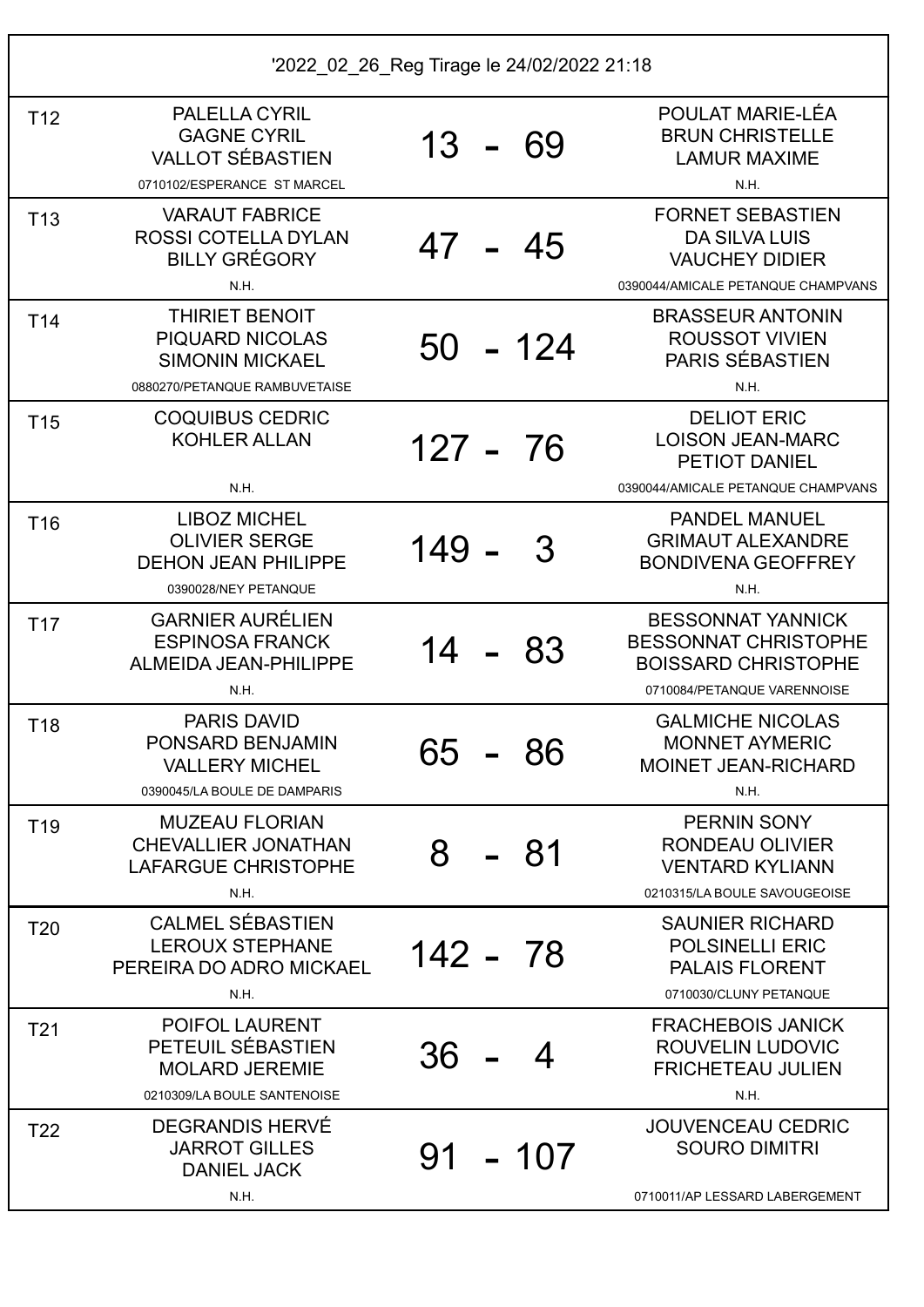| '2022_02_26_Reg Tirage le 24/02/2022 21:18 |                                                                                                                |                |                                                                                                          |  |
|--------------------------------------------|----------------------------------------------------------------------------------------------------------------|----------------|----------------------------------------------------------------------------------------------------------|--|
| T <sub>23</sub>                            | DE LAZZARI OLIVIER<br><b>MAZUE THIBAULT</b><br><b>ZIMA STEVEN</b><br>N.H.                                      | 17 - 151       | <b>CRETET DIDIER</b><br><b>COLIN SYLVAIN</b><br>PERRACHON OLIVIER<br>0710011/AP LESSARD LABERGEMENT      |  |
| T <sub>24</sub>                            | <b>DUVERNAY CLÉMENT</b><br><b>MICHON STÉPHANE</b><br><b>DESROCHES CYRIL</b><br>N.H.                            | $-118$<br>80 - | <b>SIMONOT JOHAN</b><br><b>VIGNERON ENZO</b><br><b>DIEU TONY</b><br>0710139/P.C. LA CELLE EN MORVAN      |  |
| T <sub>25</sub>                            | <b>CRAMPONNE DIMITRI</b><br><b>BOYER XAVIER</b><br><b>SABIR MUSTAPHA</b><br>N.H.                               | 46<br>- 77     | <b>BANSEPT HERVE</b><br><b>BANSEPT MAXIME</b><br><b>QUENOT DYLAN</b><br>0710080/PETANQUE SAN GERMINOISE  |  |
| T <sub>26</sub>                            | <b>DUBIEF PIERRE-EMMANUEL</b><br><b>DUBIEF STEPHANE</b><br><b>BOULOMMIER FLORIAN</b><br>N.H.                   | 73 - 148       | <b>SAUVONNET LUDWIG</b><br><b>GIROD CYRIL</b><br><b>PROTET DONAT</b><br>N.H.                             |  |
| T <sub>27</sub>                            | <b>FOSSAERT FRANCK</b><br><b>GUDEFIN MAXIME</b><br>POINARD CLÉMENT<br>0250212/LA BOULE MONTFERRANDAISE         | $85 - 144$     | <b>COMPAGNON SEBASTIEN</b><br><b>COMPAGNON PHILIPPE</b><br>LONJARET KÉVIN<br>N.H.                        |  |
| T <sub>28</sub>                            | <b>SALTINI SIGISMOND</b><br>LANTERNIER BENOÎT<br><b>DESSERTAINE DIDIER</b><br>0210311/PETANQUE DE COMBLANCHIEN | -32<br>60      | DE SIMONE FRANCK<br>DE SIMONE LUCIEN<br><b>BRANCATO NICOLAS</b><br>N.H.                                  |  |
| T <sub>29</sub>                            | <b>POULALION FREDERIC</b><br><b>BOIREAU JEROME</b><br>PARRA SANCHEZ MICKAËL<br>N.H.                            | 66<br>100      | <b>PUTIGNY CÉDRIC</b><br><b>PUTIGNY GABIN</b><br><b>PUTIGNY THOMAS</b><br>0710011/AP LESSARD LABERGEMENT |  |
| T30                                        | MENETRIER MATHÉO<br><b>DUPRE LOIC</b><br>MENETRIER GRÉGORY<br>N.H.                                             | 75 -<br>43     | <b>MERLE RÉGIS</b><br>DA SILVA DIAS GEOFFREY<br>FORTE FANCK-FRÉDÉRIC<br>0700014/PETANQUE ARCOISE         |  |
| T31                                        | <b>BRENOT ALAIN</b><br>CHEVALIER JÉRÉMY<br><b>CHEVALIER DANIEL</b><br>0710011/AP LESSARD LABERGEMENT           | 120 - 119      | <b>BROCARD MATHIS</b><br><b>PENNING BAPTISTE</b><br><b>FERREIRA JORGE</b><br>N.H.                        |  |
| T32                                        | <b>JAILLET DENIS</b><br>TISSERAND FRÉDÉRICK<br><b>CHEVALLIER QUENTIN</b><br>N.H.                               | 10 - 87        | LEVILLAIN RÉMI<br><b>STEFANSKI STEVEN</b><br><b>GUIDE FLORENT</b><br>0510027/COCHONNET SPARNACIEN        |  |
| T33                                        | <b>LETANG MELVYN</b><br><b>DA ROCHA MANUEL</b><br><b>BRYCH SAMUEL</b><br>N.H.                                  | 133 - 113      | <b>BOUTHIERE DANIEL</b><br><b>BOUTHIERE CEDRIC</b><br><b>COLIN LAURENT</b><br>0710010/AP DU BREUIL       |  |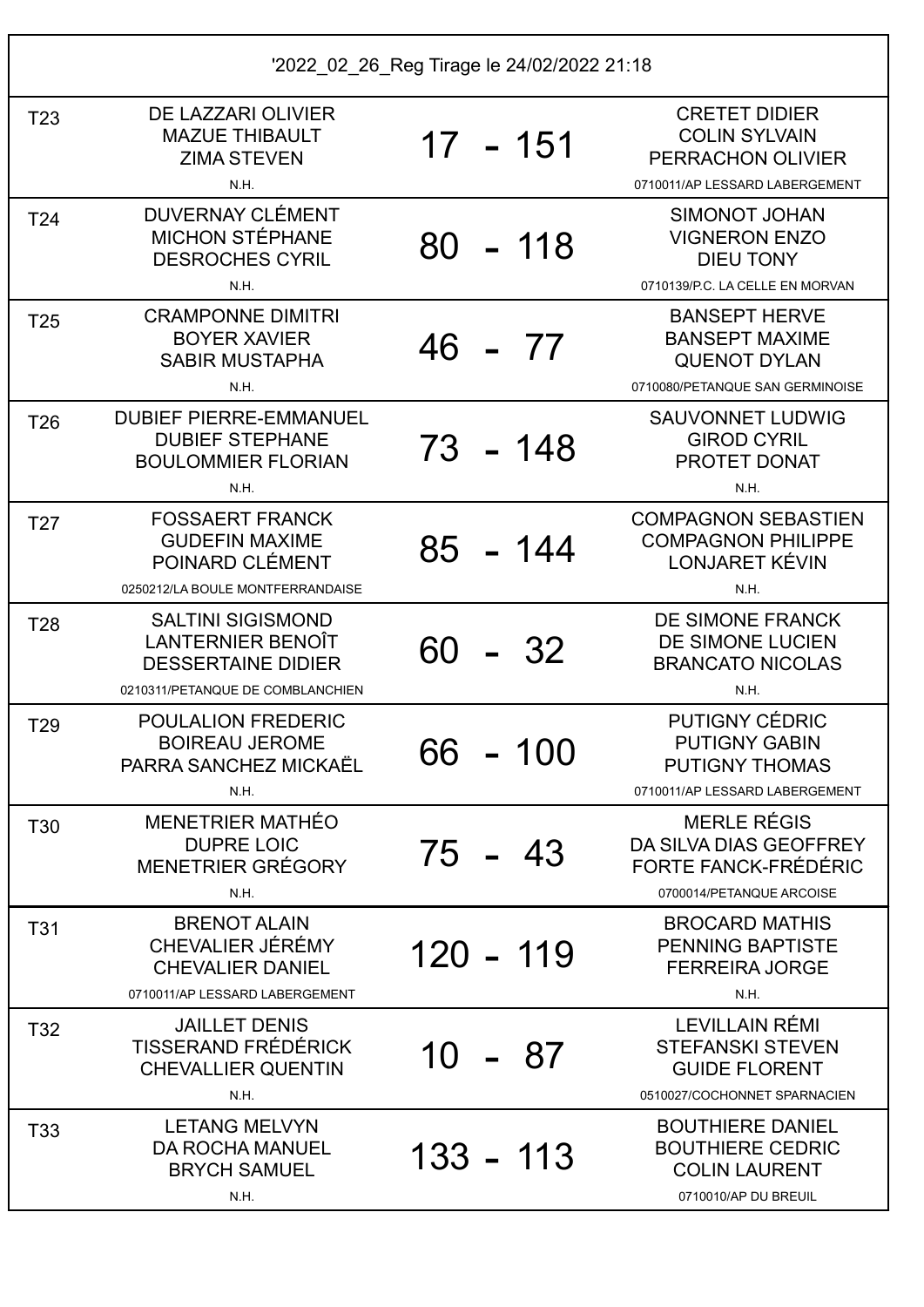| T34             | <b>SIMON SERGE</b><br><b>DEMONT AYMERIC</b><br><b>BOURNE CEDRIC</b><br>0710080/PETANQUE SAN GERMINOISE      | - 21<br>5                | <b>DUBOST DAMIEN</b><br><b>BINOT FRÉDÉRIC</b><br><b>JULLIARD RAPHAEL</b><br>N.H.                                                  |
|-----------------|-------------------------------------------------------------------------------------------------------------|--------------------------|-----------------------------------------------------------------------------------------------------------------------------------|
| T <sub>35</sub> | <b>SICOT CHRISTOPHE</b><br><b>HAMARD SÉBASTIEN</b><br><b>PAPIN FRANCK</b><br>N.H.                           | 72 - 82                  | <b>BOUCHER SÉBASTIEN</b><br><b>GACHER PHILIPPE</b><br><b>SIMONNE BENJAMIN</b><br>0210315/LA BOULE SAVOUGEOISE                     |
| T36             | <b>DHORNE JEAN-PAUL</b><br><b>LEMIRE JOHNNY</b><br><b>VADOT PHILIPPE</b><br>0210507/PETANQUE LONGCHAMPOISE  | $134 - 26$               | <b>MORANDET CHRISTOPHE</b><br><b>MORANDET THEO</b><br><b>ARDICLIK HALIL</b><br>N.H.                                               |
| T37             | <b>CARPENTIER ALEX</b><br><b>BOUCHEROT DONOVAN</b><br><b>GOUBER BOUCIF</b><br>0710062/PETANQUE CRISSOTINE   | 55 -<br>-30              | <b>BUE SAMUEL</b><br><b>FERRAND EDDY</b><br><b>BORGEAIS ALEXIS</b><br>N.H.                                                        |
| T38             | <b>RIFF CHRISTOPHE</b><br><b>PLANCON CHRISTOPHE</b><br><b>LANCON JOHN</b>                                   | 143 - 104                | <b>BESSON GUY</b><br><b>MOTA FERNANDO</b>                                                                                         |
| T39             | N.H.<br><b>JACQUIN SÉBASTIEN</b><br>PERRAUD ANTHONY<br><b>PROST-BOUCLE KÉVIN</b><br>N.H.                    | 63<br>-52                | 0390024/PETANQUE SALINOISE<br><b>MARSOT FABRICE</b><br><b>MARSOT KÉVIN</b><br><b>JOLY DAVID</b><br>0250208/PETANQUE SAINT VITOISE |
| T40             | <b>JOUVENCEAU PIERRE</b><br><b>REBORA CYRIL</b><br><b>TARTARIN VIVIEN</b><br>0710011/AP LESSARD LABERGEMENT | -136<br>94               | <b>PESELLI AURELIEN</b><br><b>PESELLI MATHIEU</b><br><b>DEVILLEBICHOT YANN</b><br>N.H.                                            |
| AT.             | <b>DELIOT BRUNO</b><br><b>ROUHARD DIDIER</b><br>REDOUTEY GÉRALD<br>0390045/LA BOULE DE DAMPARIS             | 41 - 24                  | <b>BOUTON FABRICE</b><br><b>GARDIEN JEAN-MARIE</b><br>N.H.                                                                        |
| AT.             | <b>BOULANGER STÉPHANE</b><br><b>DIEU ALAIN</b><br><b>SIMON STÉPHANE</b><br>N.H.                             | 109 - 129                | <b>DEGRACE GILLES</b><br><b>COT HERVE</b><br><b>MARTENOT CLEMENT</b><br>0210520/LA BOULE MIREBELLOISE                             |
| AT.             | <b>VERNILE ENZO</b><br><b>CHAPELAND STEEVEN</b><br><b>GESSAT GUILLAUME</b><br><b>N.H.</b>                   | $-117$<br>2 <sup>1</sup> | <b>EMONT ANTHONY</b><br>SPYROJANNOPOULOS QUENTIN<br><b>CHEVAUX BRUNO</b><br>0710069/PETANQUE DE SAINT REMY                        |
| AT.             | PETETIN PATRICK<br><b>REYNAUD PIERRE</b><br><b>GAGLIARDI JEAN-YVES</b><br>N.H.                              | 68 - 102                 | PATRAVE ANITA<br><b>BRASSEUR LAËTITIA</b><br><b>MONTARAS PATRICIA</b><br>0390044/AMICALE PETANQUE CHAMPVANS                       |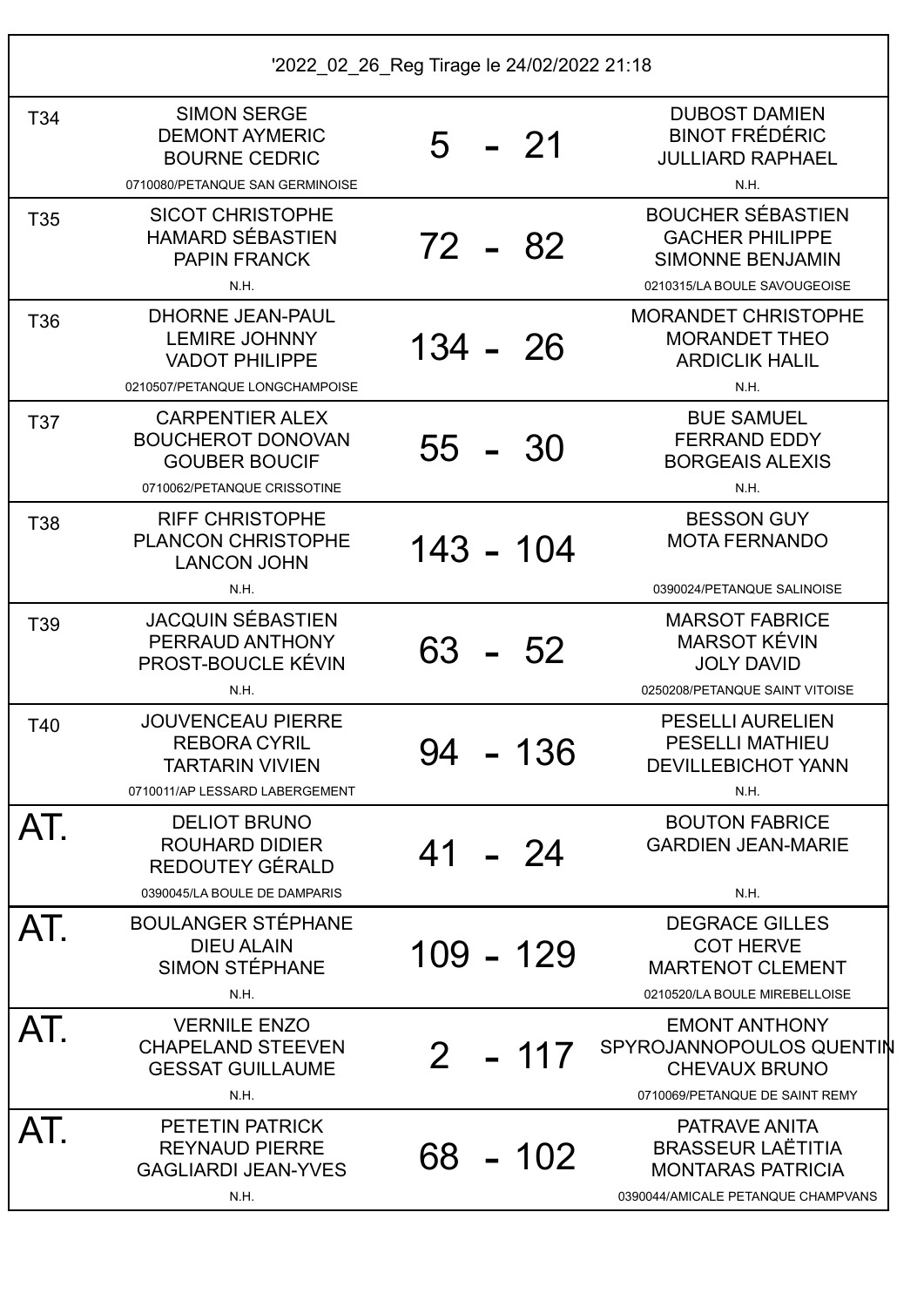| AT. | <b>CLERC CEDRIC</b><br><b>BOISSARD JEROME</b><br><b>FRANCOIS ALEXIS</b><br>N.H.                               | $122 - 105$     | DA SILVA CÉDRIC<br><b>JANOD NICOLAS</b><br><b>ROUILLER ANTHONY</b><br>0390027/SPORTIVEMENT PETANQUE           |
|-----|---------------------------------------------------------------------------------------------------------------|-----------------|---------------------------------------------------------------------------------------------------------------|
| AT. | <b>GRANDJEAN DENIS</b><br><b>GAZEAU ROBERT</b><br><b>ORSAT BERNARD</b><br>0250202/PETANQUE THISIENNE          | $38 -$<br>- 59  | <b>AIT IDIR GIDGIA</b><br><b>FILIPPINI ALAIN</b><br><b>FILIPPINI JEAN-PIERRE</b><br>N.H.                      |
| AT. | <b>FERNANDEZ CYRIL</b><br><b>MATUSZAK CHRISTOPHE</b><br><b>TANQUEREL YVES</b><br>0210214/CARREAU DE MARSANNAY | 62<br>1         | <b>MARAUX JULIEN</b><br><b>SAVIN ANGY</b><br><b>HIDALGO ROMAIN</b><br>N.H.                                    |
| AT. | <b>LE FLOCH LILIAN</b><br><b>BENEDETTO JÉRÉMY</b><br><b>GARNIRON JULIEN</b><br>N.H.                           | $141 -$<br>- 40 | EXBRAYAT GAËL<br><b>JACQUEMET THOMAS</b><br><b>KIELAR CHRISTOPHE</b><br>0011006/PETANQUE CLUB PERONNAS        |
| AT. | <b>DERIOT FLORIAN</b><br><b>DOS SANTOS ANTOINE</b><br><b>JUBILADO ARTUR</b><br>N.H.                           | 99<br>-93       | <b>CHARRIERE FABIEN</b><br><b>SARAZIN VINCENT</b><br><b>ANDRE JEAN-LOUP</b><br>0390010/AMICALE BOULE ARINTHOD |
| AT. | <b>BOIVIN DIDIER</b><br><b>VILLARI JOSEPH</b><br><b>JOUVENCEAU CAMILLE</b><br>0710080/PETANQUE SAN GERMINOISE | $110 - 28$      | <b>MONTANGERAND HERVÉ</b><br><b>BOURGEOIS DENIS</b><br>PITON KÉVIN<br>N.H.                                    |
| AT. | <b>RYPEN JEROME</b><br><b>RIBEROL LIONEL</b><br><b>LACOMBE DAMIEN</b><br>N.H.                                 | 12<br>19        | <b>CABOT MAÉLIE</b><br><b>CABOT CORINE</b><br><b>CROISSANT FABIENNE</b><br>0390017/L'ETOILE JURA              |
| AT. | <b>MICHON ALEXANDRE</b><br><b>MARION YOANN</b><br><b>BERTHILLIER JULIEN</b><br>0011011/PETANQUE CLUB MARBOZ   | 54 - 70         | <b>COSSALI CHRISTOPHE</b><br>RAKOTOMALALA PASCAL<br>N.H.                                                      |
| AT. | <b>LEJEUNE THIERRY</b><br><b>GUILLEMENEY RAPHAEL</b><br><b>TATU BENJAMIN</b><br>N.H.                          | $126 - 39$      | <b>BONNIN MAXIME</b><br><b>SALADO MELVIN</b><br><b>SALADO CHRISTOPHE</b><br>0011003/PETANQUE BURGIENNE        |
| AT. | <b>MARCHAL THIERRY</b><br><b>FAIVRE-PICON PASCAL</b><br>0390024/PETANQUE SALINOISE                            | 84<br>9         | <b>MAILLARD FRANCK</b><br><b>HUMBERT BENJAMIN</b><br><b>LAGRANGE ADRIEN</b><br>N.H.                           |
| AT. | <b>RATIVET FRANCK</b><br><b>BAYOUT BENJAMIN</b><br><b>BORGEAIS RENAUD</b><br>N.H.                             | $106 - 25$      | <b>BAILLAIS ALEXANDRA</b><br><b>BAILLAIS THOMAS</b><br><b>TERRE CYRIL</b><br>N.H.                             |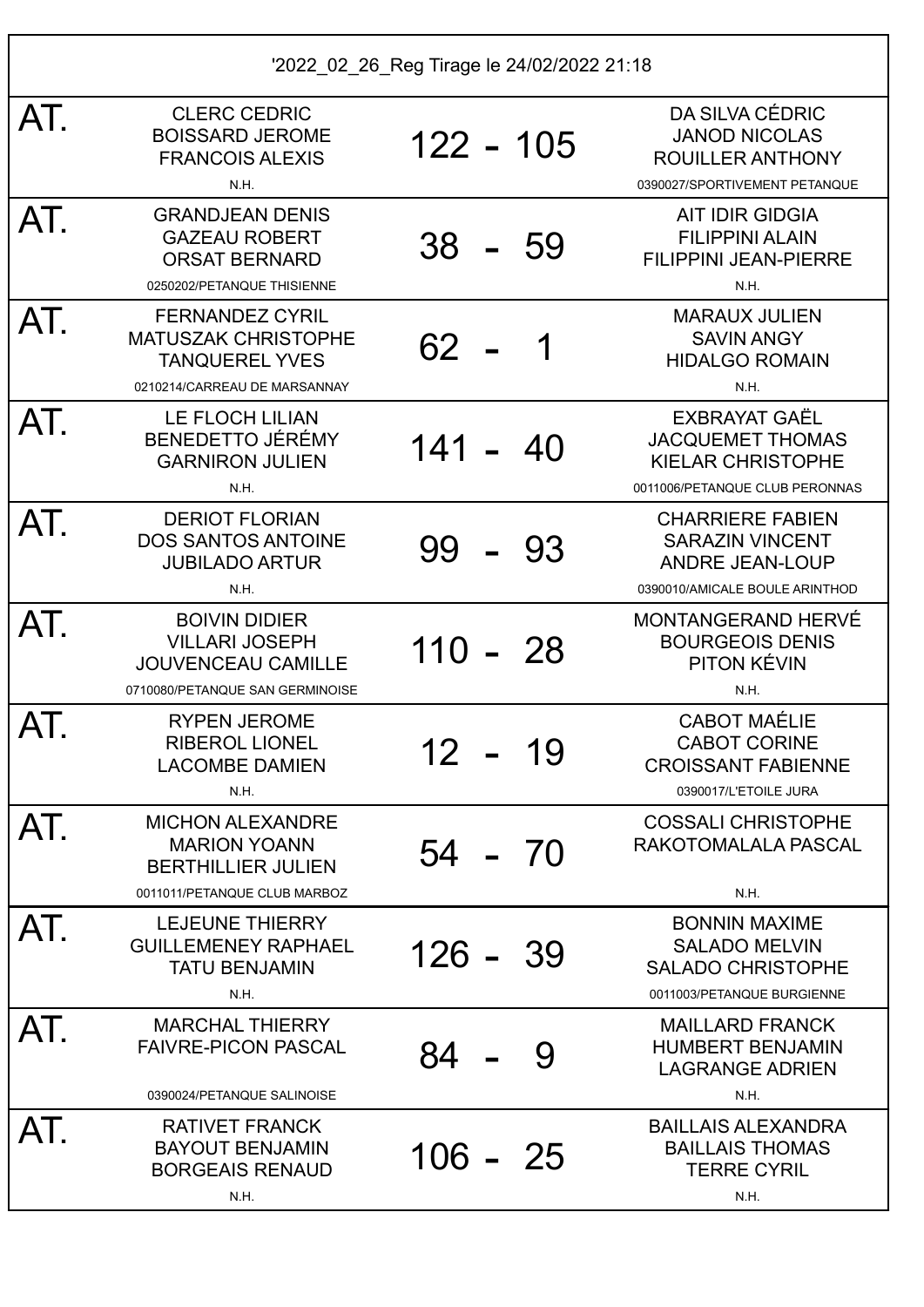| '2022 02 26 Reg Tirage le 24/02/2022 21:18 |                                                                                                                   |           |  |             |                                                                                                            |
|--------------------------------------------|-------------------------------------------------------------------------------------------------------------------|-----------|--|-------------|------------------------------------------------------------------------------------------------------------|
| AT.                                        | POUCHAIN CHRISTOPHE<br><b>BARCELO ALAIN</b><br><b>FAIVRE MICKAËL</b><br>0390045/LA BOULE DE DAMPARIS              | 11        |  | - 150       | <b>NICOD NATHAN</b><br><b>VICHOT DAMIEN</b><br><b>PATRINOS PHILIPPE</b><br>N.H.                            |
| AT.                                        | <b>ECHAROUX PASCAL</b><br><b>DUMOND SYLVAIN</b><br><b>MONNIER PHILIPPE</b><br>0210106/PETANQUE DU DRAPEAU         |           |  | 56 - 137    | <b>OLIVIER RICHARD</b><br><b>BROCARD YOANN</b><br>PRINCE PHILIPPE<br>N.H.                                  |
| AT.                                        | <b>COLIN STÉPHANE</b><br><b>BACHET JÉROME</b><br><b>BACHET ALEXANDRE</b><br>0390029/PETANQUE DE MONT SOUS VAUDREY | $98 - 15$ |  |             | <b>AMIEUX FREDERIC</b><br><b>LEBLANC SEBASTIEN</b><br><b>BEDJEGUELAL LARBI</b><br>N.H.                     |
| AT.                                        | <b>RYPEN RAPHAËL</b><br><b>KASSI PATRICK</b><br><b>ALLOMBERT BLANC YVAN</b><br>N.H.                               |           |  | $58 - 116$  | <b>BENEDETTO ROMAIN</b><br><b>MUSSOT JONATHAN</b><br><b>BRAILLARD LUDOVIC</b><br>0210209/BOULE QUETIGNOISE |
| AT.                                        | <b>GAUDILLERE THIERRY</b><br><b>COQUILLARD JOEL</b><br><b>LORIENT JÉRÔME</b><br>0700042/LA PETANQUE RIOLAISE      | $61 - 71$ |  |             | <b>HONG CHAN</b><br><b>HONG VOEUT</b><br><b>SARRAZIN DYLAN</b><br>N.H.                                     |
| AT.                                        | <b>JARJAT STÉPHANE</b><br><b>VIREY CHRISTOPHE</b><br><b>CHENU FRANCK</b><br>N.H.                                  |           |  | 79 - 154    | <b>LECOLLIER FLORENCE</b><br>ALLARD-VOSSOT AXEL<br>ROYER THÉO<br>N.H.                                      |
| AT.                                        | <b>GONCALVES NICOLAS</b><br><b>MAZZOLINI DAVID</b><br><b>DOLE LAURENT</b><br>0390024/PETANQUE SALINOISE           | 89        |  | 33          | <b>COLLANGE ANTHONY</b><br><b>COLLANGE MICKAEL</b><br><b>CALARD MICKAEL</b><br>N.H.                        |
| AT.                                        | <b>BELLEVILLE DAVID</b><br><b>JACOB FABRICE</b><br><b>RENAUD CEDRIC</b><br>N.H.                                   |           |  | 147 - 123   | <b>GUYON HERVÉ</b><br>PESSIN JÉRÉMY<br><b>GUYON RÉGIS</b><br>N.H.                                          |
| AT.                                        | <b>ANTAO AURÉLIEN</b><br><b>BEDIN GAETAN</b><br><b>GODTLER THOMAS</b><br>N.H.                                     | 42 - 95   |  |             | <b>NEVERS GILLES</b><br>DELIOT JOSÉ<br><b>RELION CYRIL</b><br>0390044/AMICALE PETANQUE CHAMPVANS           |
| AT.                                        | CHEVEAU GWÉNAËL<br><b>COURROY DAMIEN</b><br><b>BRAUN CEDRIC</b><br>N.H.                                           | 6         |  | 111         | <b>TOUILLET QUENTIN</b><br><b>COULON AXEL</b><br><b>COULON FRANCK</b><br>0710015/AP DE MARNAY              |
| AT.                                        | <b>ROUX HERVÉ</b><br><b>MONGIN MARC</b><br><b>BRASSEUR LUDOVIC</b><br>0390044/AMICALE PETANQUE CHAMPVANS          |           |  | $101 - 125$ | <b>BUISSET CEDRIC</b><br><b>MAILLARD ROMUALD</b><br>PIEDBOIS MICKAEL<br>N.H.                               |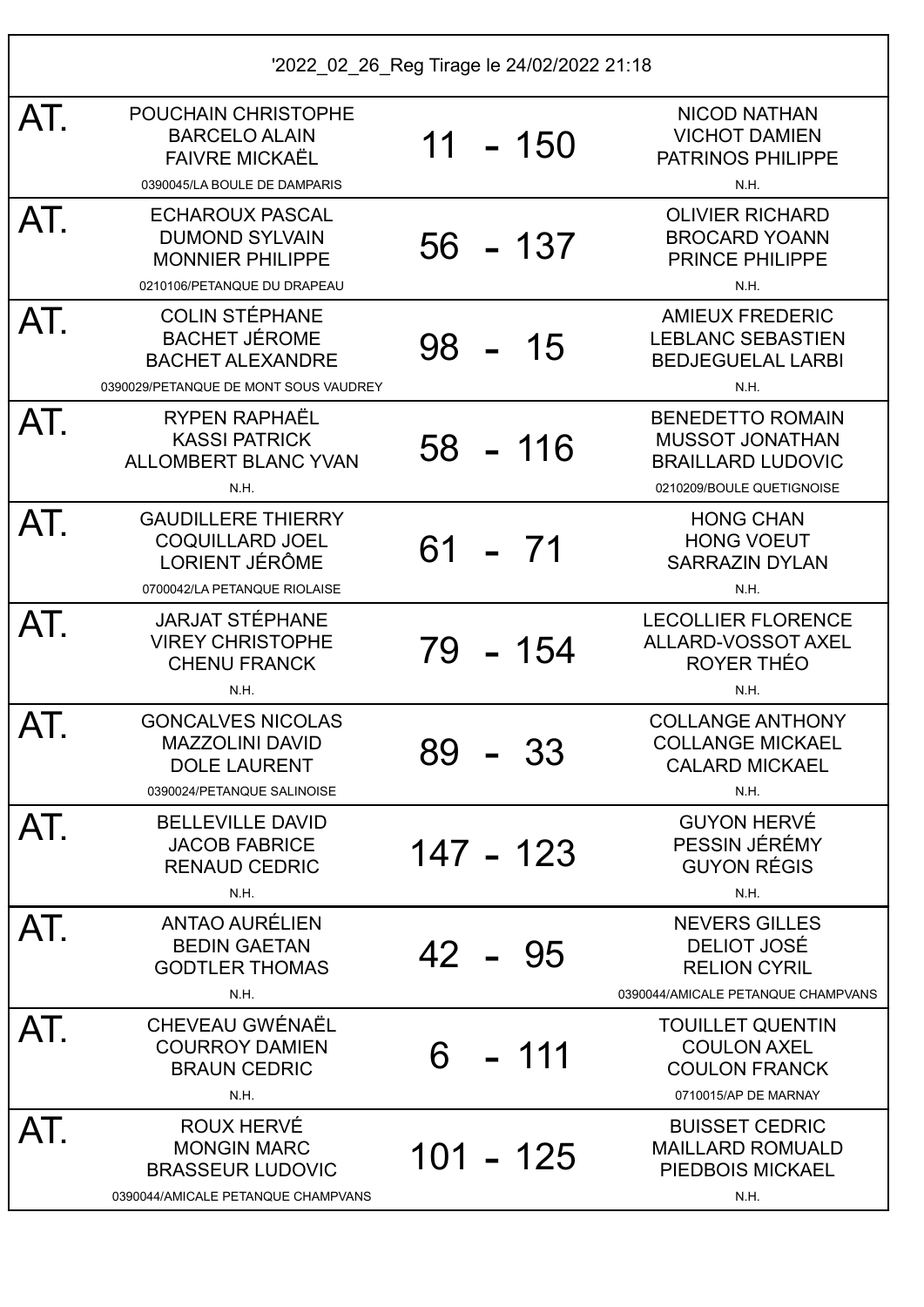| AT. | <b>DESRIAUX DIDIER</b><br><b>IZOU JEAN DENIS</b><br><b>BENOIT MIKAËL</b><br>N.H.                       | 64 - 146      | <b>BEZIN BERNARD</b><br><b>COULON DANIEL</b><br><b>LORY SEBASTIEN</b><br>0710102/ESPERANCE ST MARCEL          |
|-----|--------------------------------------------------------------------------------------------------------|---------------|---------------------------------------------------------------------------------------------------------------|
| AT. | <b>MAERKLEN DAVID</b><br><b>LAURENCEAU FREDERIC</b><br><b>WOESSNER GRÉGORY</b><br>0681008/PC ST MARTIN | 20<br>-96     | <b>VYDT DENIS</b><br><b>MARTOS LAURENT</b><br><b>CHALOT CHRISTOPHE</b><br>N.H.                                |
| AT. | <b>NOIROT CHRISTOPHE</b><br><b>RODET CHRISTOPHE</b><br><b>BERNARDIN ERIC</b><br>0210307/NOLAY 2000     | 53<br>18      | <b>CHARRIERE THOMAS</b><br><b>CHARRIERE WALTER</b><br><b>CATELIN CEDRIC</b><br>N.H.                           |
| AT. | <b>DEBOURG QUENTIN</b><br><b>RIVOIRE VALENTIN</b><br><b>PONCIN MICKAEL</b><br>N.H.                     | 108 - 139     | <b>FERREIRA DA SILVA MIKE</b><br><b>BENEDETTO ANTHONY</b><br>0210209/BOULE QUETIGNOISE                        |
| AT. | LEFEBVRE STÉPHANE<br><b>MOUGIN CHRISTOPHE</b><br><b>FOURNIER GRÉGORY</b><br>0390023/PETANQUE POLINOISE | 90<br>97      | <b>TEIXEIRA OLIVIER ADELINO</b><br><b>CHABOD JULIEN</b><br><b>HERRERO FRÉDÉRIC</b><br>N.H.                    |
| AT. | <b>RAMONE LAURENT</b><br><b>VERONA FRÉDÉRIC</b><br><b>ARNIELLA AXEL</b><br>N.H.                        | $27 - 132$    | <b>FISTEBERG BENOIT</b><br><b>MONNET CHRISTOPHE</b><br><b>MONNET TONY</b><br>0390021/LA GOURIBOULE CHATELNEUF |
| AT. | <b>KOELLER ARNAUD</b><br><b>BRETON RAPHAËL</b><br><b>GENDRE NICOLAS</b><br>0250217/BEURE PETANQUE CLUB | 128 - 114     | PETIT JOHANN<br><b>MARICHY ALEXIS</b><br><b>CASSE ADRIEN</b><br>N.H.                                          |
| AT. | <b>VERZEAUX MÉDÉRIC</b><br><b>MICHEL FREDERIC</b><br><b>XISTO JEAN-MICHEL</b><br>N.H.                  | $23 -$<br>- 7 | <b>TRINQUE JEROME</b><br>PERRIER DAVID<br><b>VITTORELLI MICKAËL</b><br>0710064/PETANQUE DE CHARNAY            |
| AT. | <b>MEYER SALOMON</b><br><b>RIETH DEMPSE</b><br>LE MENY MIKE<br>N.H.                                    | 155 - 103     | <b>MONTCHARMONT BAPTISTE</b><br>ROTAT JEAN-FRANÇOIS<br><b>LAROUBLE FLAVIEN</b><br>N.H.                        |
| AT. | <b>VALLUET FABRICE</b><br><b>MAIRET OLIVIER</b><br><b>MORHAIN ERIC</b><br>0210214/CARREAU DE MARSANNAY | 153 - 35      | <b>BULLIARD LUCAS</b><br>ROGNON JÉRÔME<br><b>KUBACKI MICHEL</b><br>N.H.                                       |
| AT. | <b>BEDIN THIERRY</b><br><b>BENOIT XAVIER</b><br><b>BENOIT CHRISTOPHE</b><br>N.H.                       | 130 -<br>-67  | <b>MICHAUD NATHAN</b><br>PESSE-GIROD SÉBASTIEN<br><b>GALLIC JÉROME</b><br>0390055/PETANQUE MOIRANTINE         |